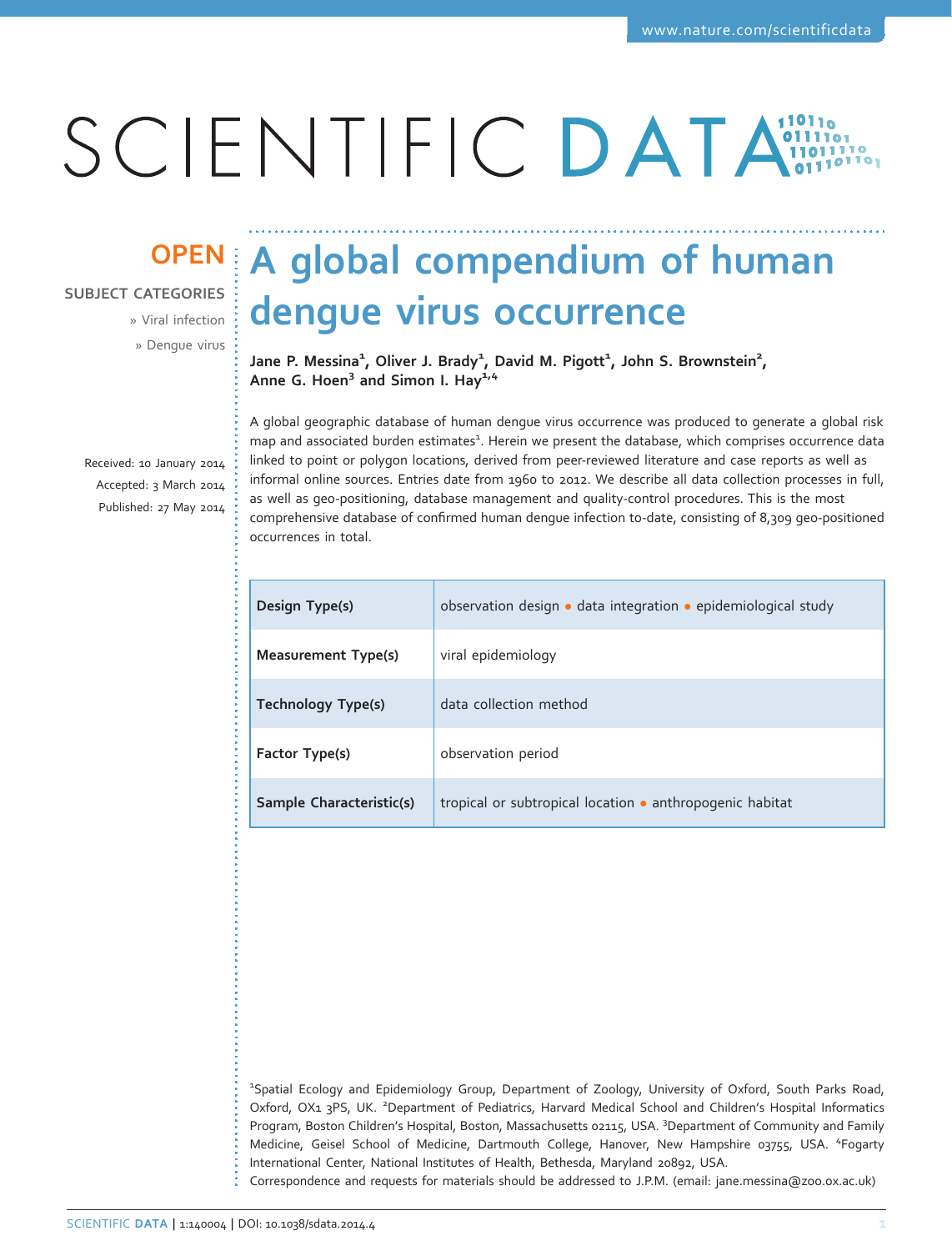#### Background & Summary

The quality of reporting of dengue virus infection is inconsistent by country and by region and is often biased by difficulties in diagnosis, limited resources for diagnostic testing and the varying reporting capacities of national health systems. Furthermore, active surveillance of dengue infection, which can often be asymptomatic, is rare, so it is difficult to gauge the limits and intensity of transmission in a consistent manner across the world using standard reported case data. In order to address these biases, this database focuses on occurrence rather than incidence of dengue virus infection which allows it to inform global risk models more accurately. The final database described here consists of records of known occurrences of dengue virus infection globally, each identified by its unique geographical location and the year in which it occurred between 1960 and 2012. Sources of information include published literature, case reports and informal online sources, described in detail in our methods section.

With this database, it is possible to model the probability of occurrence of dengue transmission with a high degree of spatial resolution, for example as in Bhatt et al.<sup>1</sup>, the first project to make use of it in its final form. Bhatt et al. derived the global probability of occurrence of dengue over long-term average conditions at a 5 km × 5 km resolution using the database described here as well as a suite of environmental covariates described in the supplementary information to that paper. This final map was also used to support a project examining risk for dengue during the 2014 World Cup in Brazil<sup>2</sup> and the database was also updated to contain type-specific information and re-summarised by province in a paper by Messina et al.<sup>3</sup> which examines the spread of each of the four dengue virus types. Because the locations of dengue occurrence are recorded at the finest level of detail possible (i.e., points when the exact location was known or else polygons for administrative units when this was the best information available), the database may be used for dengue mapping and modelling at any spatial resolution required, with the only limiting factor being the resolution of the modelling covariates or the specific aims of the user.

It should be noted that we did not discriminate studies or reports based upon the clinical outcome of the dengue infections they reported; this information was not consistently reported across all of the varied sources and we aimed to be comprehensive in our inclusion of all known locations of dengue infection. Thus, while we included asymptomatic infections reported in the few existing prospective populationbased seroepidemiological studies (i.e., cohort studies, which are the only type of study capable of detecting and measuring this type of infection), they were not distinguished from occurrences of the disease derived from symptomatic hospital-reported cases.

All data collection processes are described in full here, as well as the geo-positioning, quality-control and database-management procedures. The database's construction from many different sources of information makes it the best currently available standardised data available on global dengue transmission. The result is the most comprehensive database of confirmed human dengue infection todate, consisting of 8,309 geo-positioned occurrences in total worldwide. The database is not necessarily confined to use for global analyses, as it contains enough detailed information for many parts of the world to carry out modelling at a regional or even sub-national scale, with regions and countries specified in addition to the specific location of every record in order to facilitate sub-setting of the database for the user's needs.

#### **Methods**

#### Data collection

The description of these methods is modified and expanded from the methods previously included in the Supplementary Information of Bhatt *et al.*<sup>1</sup> PubMed (http://www.ncbi.nlm.nih.gov/entrez/query.fcgi) was searched using the term 'dengue' for the years 1960 to 2012. The Medical Subject Headings (MeSH) term technology used in the PubMed citation archive ensured all pseudonyms were automatically included (http://www.nlm.nih.gov/mesh) in the searches. The same process was repeated for ISI Web of Science (http://wok.mimas.ac.uk) and ProMED (http://www.promedmail.org). The searches were last updated on 10th October 2012. No language restrictions were placed on these searches; however, only those citations with a full title and abstract were retrieved. This resulted in a collection of 5,876 references, of which 2,883 unique articles were identified as potentially containing useable location data. The full texts were obtained for 2,838 of these (98.4%) and the information from 1,655 articles was ultimately included in our database. In-house language skills allowed processing of all English, French, Portuguese and Spanish articles. We were unable to extract information from a small number of Turkish, Polish, Hebrew, Italian, German and Chinese articles. Clinical or laboratory confirmation of dengue virus transmission found within these articles was entered into the database; any suspected cases were excluded. Reports of autochthonous (locally transmitted) cases or outbreaks were entered as an occurrence within the country in which transmission occurred. If imported cases were reported with information about the site of infection, they were geo-positioned to the country where transmission occurred. If imported cases were reported with no information about the site of contagion, they were not entered into the database. If an imported case led to autochthonous transmission within the recipient country and location information was available for the site of initial contagion and the site of the outbreak, this was recorded as two occurrences: one in the country of contagion and one in the country where the outbreak occurred.

Informal online data sources were collated automatically by the web-based system HealthMap (http:// healthmap.org) as described elsewhere<sup>4</sup>. Briefly, HealthMap is an online infectious disease outbreak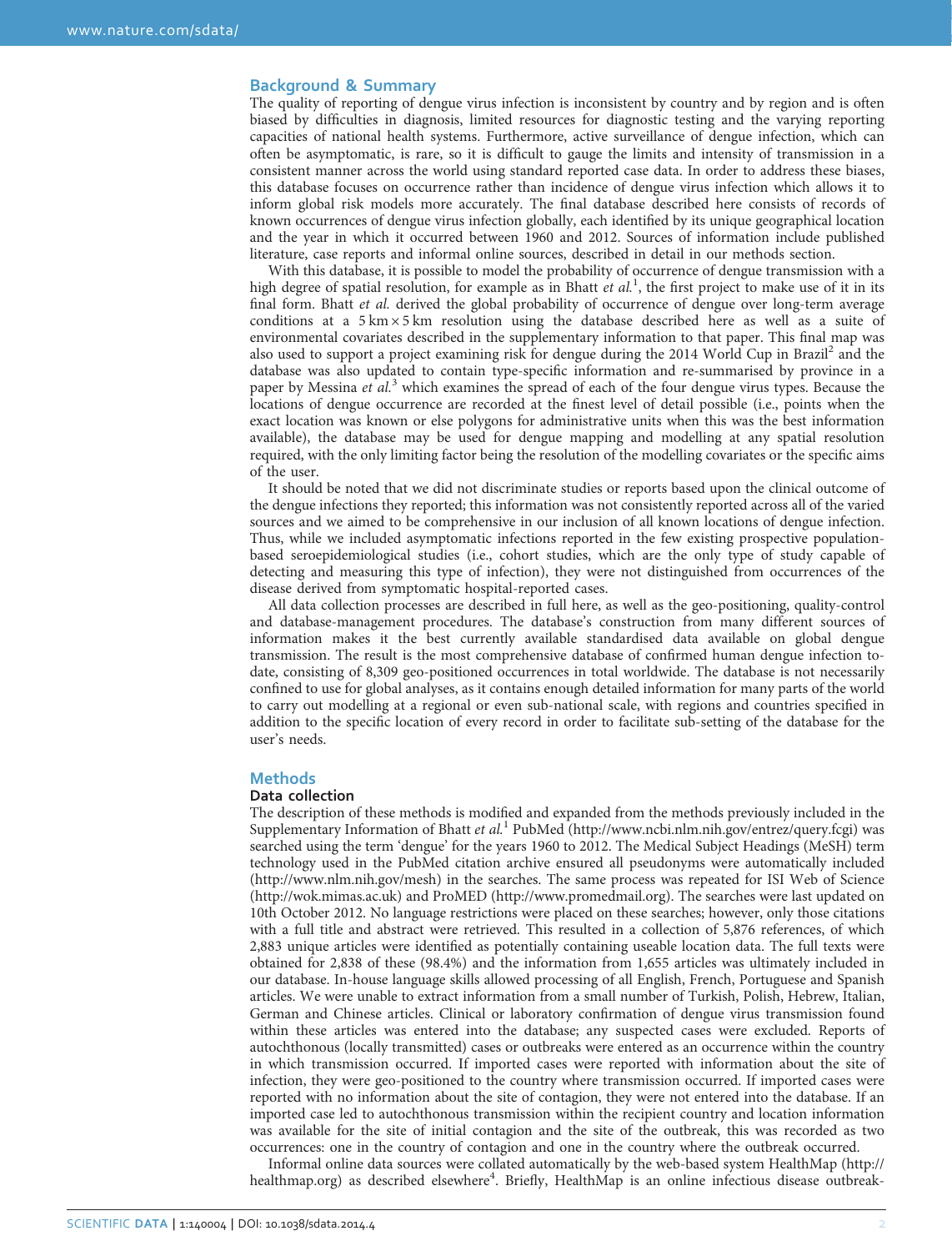monitoring system that captures data from a range of electronic sources in nine different languages. The system performs hourly scans of online news aggregators, listservs, electronic disease surveillance networks and public health outbreak report feeds. It captures four fields: headline (the headline, title or subject line), date (publication date), description (a brief summary) and information text (the main content of the article or report). The information text is passed to HealthMap's classification engine, which parses out one or more disease names and outbreak locations using dictionaries of disease and location patterns. The system then uses a separate algorithm to assign relevance scores that classify alerts as (i) breaking (information about a new outbreak or new information about an on-going outbreak), (ii) context (content about research, policy or background on a particular disease), (iii) warning (articles that warn about the potential for an outbreak), (iv) not disease-related (articles that are captured by the system because they contain words that match disease names in the dictionary but are not in fact about an infectious disease) or (v) old news (an article that mentions a historical outbreak). Finally, HealthMap handles duplicates by aggregating together highly similar alerts such as those released by a news wire service and published in multiple periodicals. The requirements for including a dengue occurrence record from the HealthMap data set in our database were that the article or report contained the keywords 'dengue', 'dengue fever', 'dengu' or 'dhf' and was classified by the system as 'breaking'. This HealthMap data set was last updated on 26th May 2012. Dengue reports since this time can be found on the denguespecific HealthMap website (http://www.healthmap.org/dengue).

#### Geo-positioning of data

All available location information was extracted from each peer-reviewed article and ProMED case report. The site name was used together with all contextual information provided about the site position to determine its latitudinal and longitudinal coordinates using Google Maps (https://www.maps.google. co.uk/). Place names are often duplicated within a country, so the contextual information was used to ensure the right site was selected. When the site name was not found, the contextual information was used to scan sites in the approximate area to check for names that had been transliterated in Google Maps in a different way to the published article (e.g., Imichli and Imishly). If the study site could be geopositioned to a specific city, town or village, its centre was recorded and termed a 'point location' (i.e., associated with a specific latitude and longitude). Point occurrences also included explicit co-ordinates supplied in the article. In reports where more accurate details about the specific location within the city, town or village were available (such as a specific suburb), this was used to define the point occurrence. If the study site could only be identified at an administrative area level (e.g., province or district), its centroid of the polygon was recorded and overlaid later in a geographic information system (GIS) to record the appropriate administrative unit. All administrative units were as recognised by the FAO Global Administrative Unit Layer (GAUL) system<sup>5</sup>. These occurrences referring to an area were termed 'polygon locations'. All formal occurrence records underwent spatial and temporal standardisation to ensure consistent definition of an occurrence before undergoing technical validation.

Geo-positions for the HealthMap data were generated using a custom-built gazetteer, or geographic dictionary, of over 4,000 relevant phrases and place names and their corresponding geographic coordinates. The system uses a look-up tree algorithm that searches for matches between sequences of words in alert info text and sequences of words in the gazetteer. When a match is found, a set of rules are applied which attempt to determine the relevance of the place name to the outbreak that is being reported based on the position of the phrase in the report text. The gazetteer includes place names at a range of spatial resolutions (e.g., neighbourhoods, cities, provinces and countries) and uses certain phrases to



Figure 1. Occurrence data processing summary, beginning with the raw inputs and showing the proportion of data lost through the stages of quality control before reaching the final occurrence database.

SCIENTIFIC DATA | 1:140004 | DOI: 10.1038/sdata.2014.4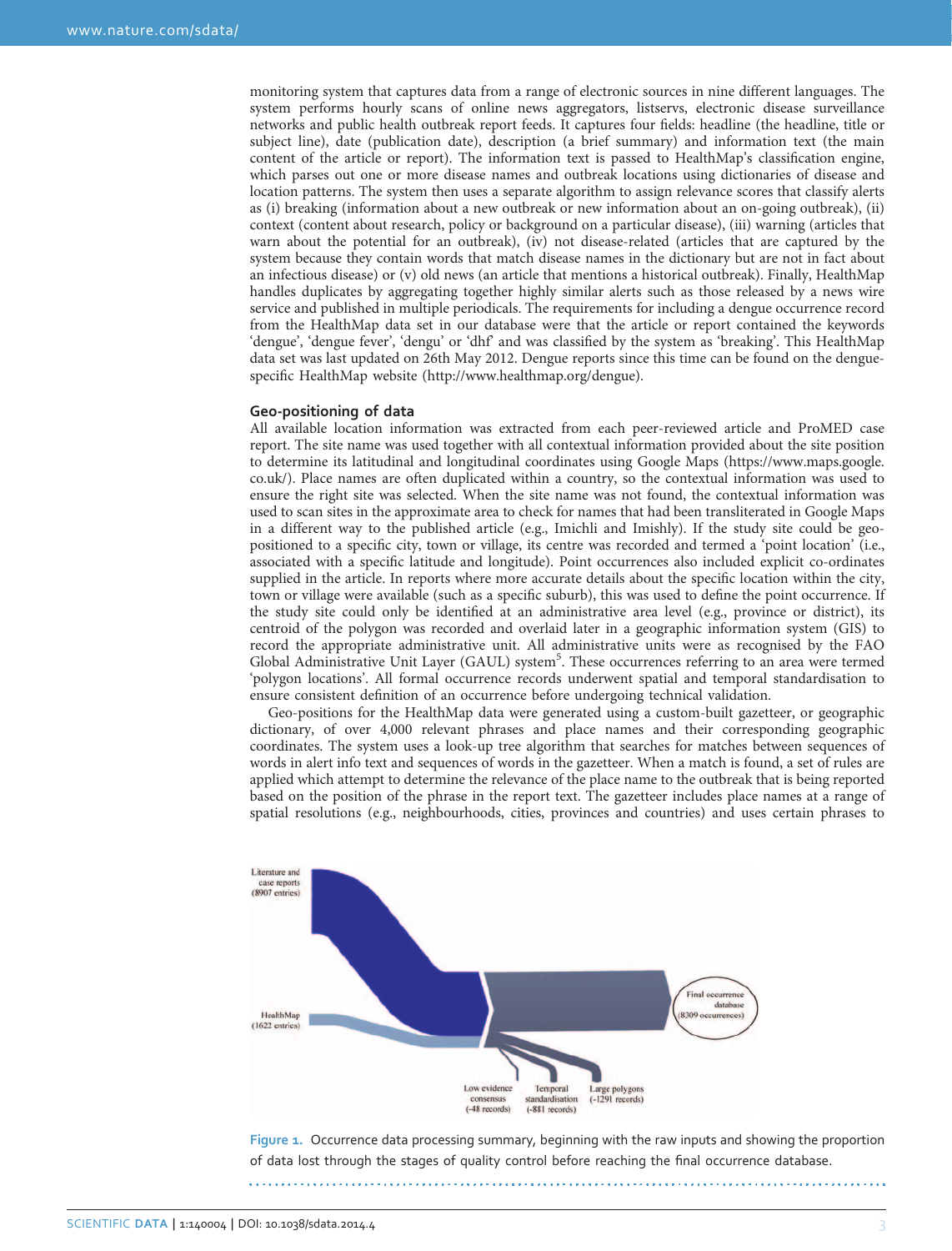trigger exclusion of a place name (e.g., Brazil nut). All HealthMap records were added to the unstandardised database and then underwent spatial and temporal standardisation, as well as technical validation, along with the records from the literature and ProMED reports.

#### Occurrence database management: locational and temporal standardisation

As the database was compiled from many different sources and by several persons, it was first necessary to standardise the data entries such that identical locations which may have been geo-positioned slightly differently were given the same unique identifier. As such, polygon records were all assigned a unique administrative code by overlaying the recorded geographic coordinates in the GIS with corresponding administrative unit shapefiles<sup>5</sup>. Point records were given the same unique identifier if they lay in the same  $5 \text{ km} \times 5 \text{ km}$  pixel within a global grid. Finally, any record associated with a polygon measuring larger than  $1^\circ \times 1^\circ$  at the equator was removed from the database, although the authors are happy to provide the records for these polygons upon request.

It was next necessary to temporally standardise the database, as the collected dengue occurrence data came in a variety of temporal forms. For example, some sources reported multiple cases in a single



#### Figure 2. The numbers of occurrence locations per year separated by region.

| <b>Region</b> |                  | <b>Points</b>             | <b>Polygons</b> |              |
|---------------|------------------|---------------------------|-----------------|--------------|
|               | <b>HealthMap</b> | Literature & case reports |                 | <b>Total</b> |
| Africa        | 38               | 257                       | 46              | 341          |
| Americas      | 870              | 1934                      | 1396            | 4200         |
| Asia          | 324              | 1463                      | 1502            | 3289         |
| Oceania       | 27               | 303                       | 149             | 479          |
| Total         | 1259             | 3957                      | 3093            | 8309         |

Table 1. Occurrences broken down by region, location type and source type. All polygon information was manually entered from literature and case reports.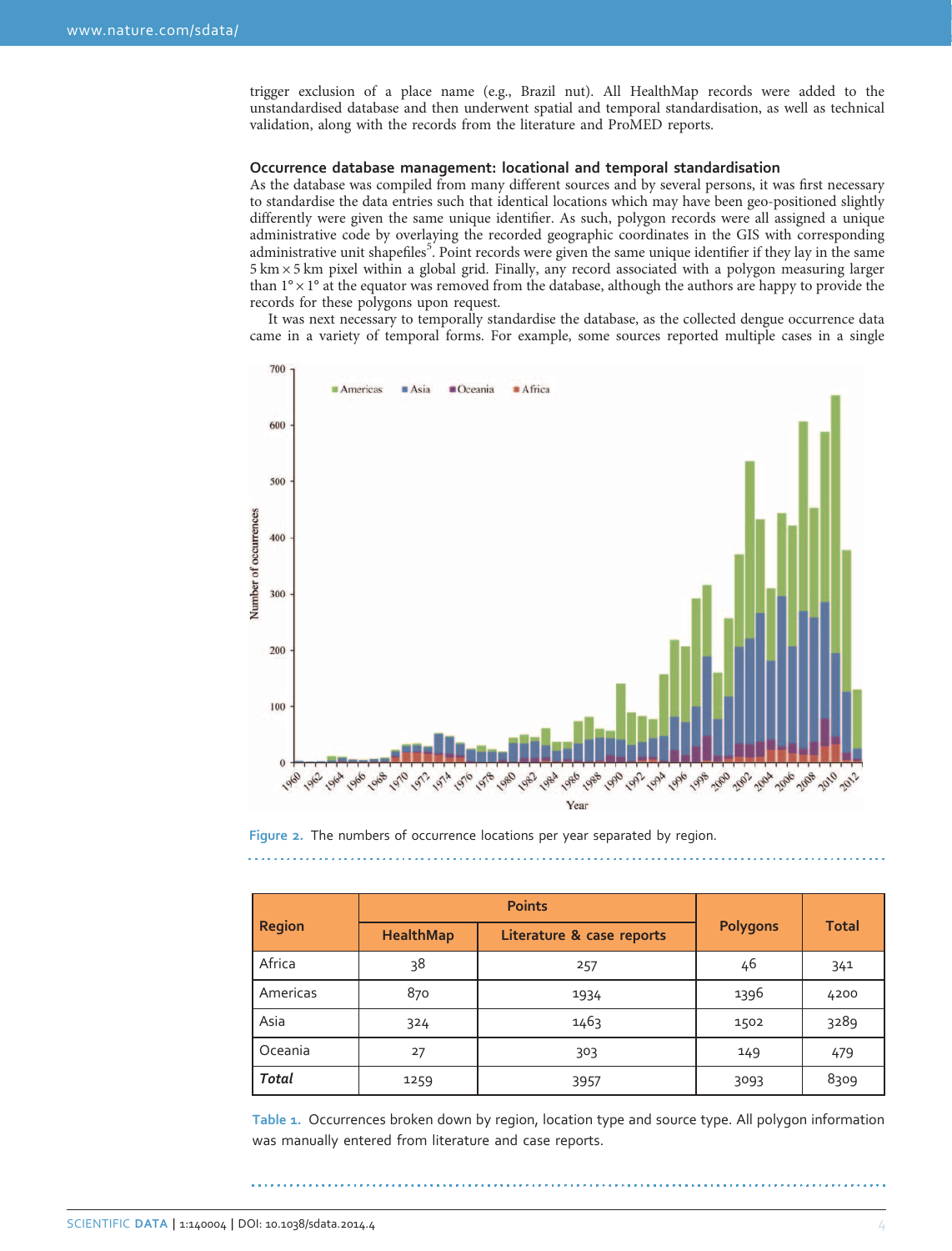location throughout a year with no finer-scale temporal information. However, in other sources (particularly online sources), multiple cases in the same location throughout the year were presented as a new report each time subsequent transmission occurred. Furthermore, many sources described endemic transmission occurring across multiple years. As a result, we chose to define a single occurrence at a given unique location (as identified above) as one or more confirmed cases of dengue occurring within one calendar year, as this was the finest temporal resolution available across all records. This involved a procedure which: (i) disaggregated any records which were in the same location but spanning multiple years into individual records for each respective year; and then (ii) aggregated all records with the same unique location identifier and occurring within the same year to form a single occurrence record. The database in this form underwent technical validation before reaching its final state, as described below.

#### Data Records

The database is publicly available online (Data Citation 1) as a comma-delimited file for ease of use and the ability to import it into a variety of software programs. Each of the 8,309 rows represents a single occurrence record (one or more dengue cases in the same unique location within a single calendar year). A summary of the data management procedure, beginning with the raw inputs and showing the proportion of data lost through the stages of quality control before reaching the final occurrence database, is provided in Figure 1. Figure 2 displays the numbers of occurrence locations per year separated by region. The fields contained in the database are as follows:

- 1. OCCURRENCE\_ID: Unique identifier for each occurrence in the database after temporal and locational standardisation.
- 2. SOURCE\_TYPE: Manual entry versus HealthMap.
- 3. LOCATION\_TYPE: Whether the record represents a point or a polygon location.
- 4. ADMIN\_LEVEL: The administrative level which the record represents when the location type is a polygon. Values are 0 (national), 1 (state or province), 2 (district) and −999 when the location type is a point.
- 5. GAUL\_AD0: The country-level global administrative unit layer (GAUL) code (see http://www.fao.org/geonetwork) which identifies the Admin-0 level occurrences as well as the Admin-0 polygon within which any smaller polygons and points lie.
- 6. GAUL\_AD1: The first-level GAUL code which identifies the Admin-1 level occurrences as well as the Admin-1 polygon within which any smaller polygons and points lie. Values of −999 are assigned when the polygon was Admin-0 level.
- 7. GAUL\_AD2: The second-level GAUL code which identifies the Admin-2 level occurrences as well as the Admin-2 polygon within which any points lie. Values of −999 are assigned when the polygon was Admin-0 or Admin-1 level.
- 8. **POINT\_ID:** The unique identifier which was assigned to points falling within the same  $5 \text{ km} \times 5$ km pixel.
- 9. UNIQUE\_LOCATION: A unique identifier created for all locations (both points and polygons) based upon the point IDs and the GAUL codes.
- 10. X: The longitudinal coordinate of the point or polygon centroid (WGS1984 Datum).
- 11. Y: The latitudinal coordinate of the point or polygon centroid (WGS1984 Datum).
- 12. YEAR: The year of the occurrence.
- 13. COUNTRY: The name of the country within which the occurrence lies.
- 14. REGION: The region within which the occurrence lies values are Asia, Oceania (includes Australia), Africa (includes the Arabian peninsula), and Americas.

#### Technical Validation

The following procedures were carried out on the final database to ensure the accuracy and validity of the occurrence records.

- 1. A raster distinguishing land from water was created at a  $5 \text{ km} \times 5 \text{ km}$  resolution and was used to ensure all disease occurrences were positioned on a valid land pixel.
- 2. We cross-validated all of the unique occurrence locations against dengue transmission extent based upon evidence consensus according to Brady et  $al<sup>6</sup>$ . In brief, this classification was determined according to a qualitative evidence base that assessed consensus among a wide variety of evidence types on dengue presence or absence at a national and sometimes sub-national level. This consensus ranged from complete agreement on absence (score of −100) to complete agreement on presence (100). We chose to exclude points in areas with scores of less than −25. This conservative criterion was intended to preserve points in areas of both proven dengue presence and uncertainty on dengue status.
- 3. A random sub-sample of HealthMap occurrence points were manually checked to identify common geo-positioning problems which were rectified in the final database.